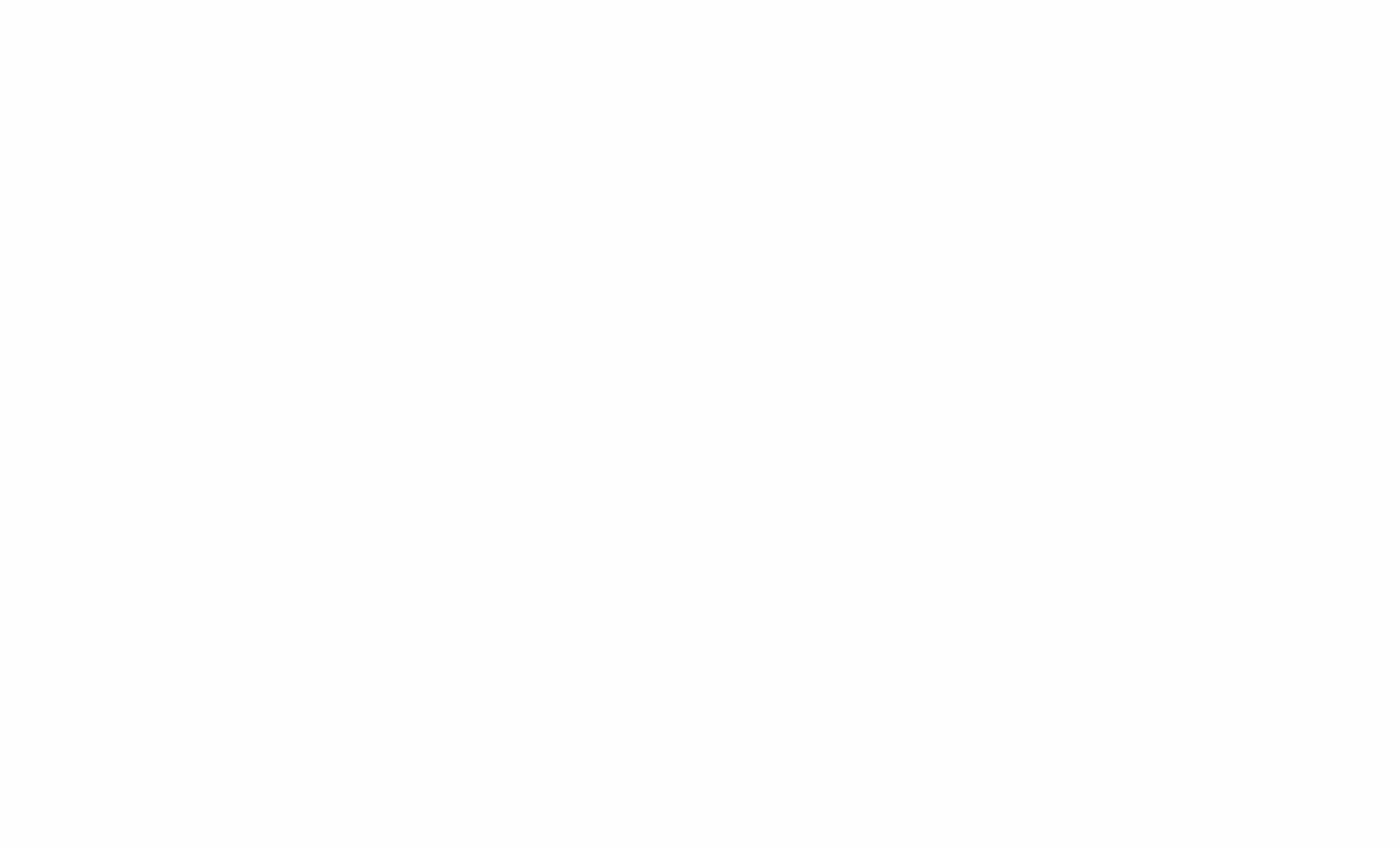# IN RE: APPROVAL OF REQUISITION  $\frac{d}{dX}$  - courthouse construction

 $\begin{array}{|c|c|} \hline \quad \quad & \quad \quad \\ \hline \quad \quad & \quad \quad \\ \hline \quad \quad & \quad \quad \\ \hline \end{array}$ 

Mrs. Wendy Weber Ralph, Assistant County Administrator, stated that Requisition  $\sharp 8$  for the Courthouse consists of payments to:

| Hening-Vest-Covey         | \$3,867.23 |
|---------------------------|------------|
| ECS.LITD                  | 667.73     |
| Total of this Requisition | \$4,534.96 |

 $\Box$ 

 $\mathbf \iota$ 

Upon notion of Mr. Bracey, seconded by Mr. Clay, Mrs. Everett, Mr. Clay, Mr. Tickle, Mr. Bracey, Mr. Moody voting "aye",

BE IT RESOLVED by the Board of Supervisors of Dinwiddie County, Virginia, that Requisition  $#8$  in the amount of \$4,534.96 be approved and funds appropriated for CIP expenses for the Courthouse Project Fund.

#### IN RE: CITIZEN OJMMENTS

There were no citizens wishing to speak at this time.

IN RE: CRATER HEAIlIH DISTRIcr - DR. GRAYSON B. MILLER, JR.

Mr. long stated that Dr. Grayson B. Miller, Jr., Director of the Crater Health District was present to introduce himself and say hello.

Dr. Grayson came forward and thanked the Board for the opportunity to meet with them and to say hello. He stated that he was new to local Health Deparbnent work although he was not new to the state Health Department. He started with the State in 1976 where he was responsible for disease investigation. He proceeded to give a brief synopsis of the Crater Health District. He provided the Board with a printed report on the many aspects of the crater Health District. He infonned the Board that Mr. John Burch, Envirornnental Health Specialist, who resigned will be replaced. His replacement is due to begin in January 1998. We are also looking into hiring a second Envirornnental Health Specialist. There are eight (8) localities in the Crater Health District, all of Planning District 19, except for Colonial Heights. It would be very difficult for him to attend all meetings of each locality's governing board but he wanted the Board to know that if they needed him all they had to do was to ask Mr. long to call and he would be happy to come at any time. He thanked the Board for their support of the Health Department. He stated that he looked forward to working with the Board in the years to came.

# IN RE: DEPARIMENT OF TRANSPORTATION -- REPORT

Mr. Reekes had presented his report at the 1:00 P.M. session of the Board meeting.

#### IN RE:  $COMMISSIONER$  OF THE REVENUE  $--$  REPORT

Mrs. Deborah M. Marston, Commissioner of the Revenue, was not present. Mrs. Ralph stated that Mrs. Marston was out due to recent surgery and is still at home recovering. Mrs. Marston had asked Mrs. Ralph to express her appreciation to the Board and staff for the flowers that were sent while she was in the hospital.

#### IN RE: TREASURER -- REPORT

Mr. William E. Jones, Treasurer, came before the Board to present his monthly report. Mr. Jones stated he was available for questions.

Mr. Tickle asked Mr. Jones about the tax tickets, when they would go out. Mr. Jones replied that they were mailed october 8, 1997.

 $\mathbb{R}^+$ 

 $\sim$   $\omega_B$ ita izr $\sim$   $\sim$   $\sim$   $\kappa$  from an equiposity in

 $\frac{1}{2}$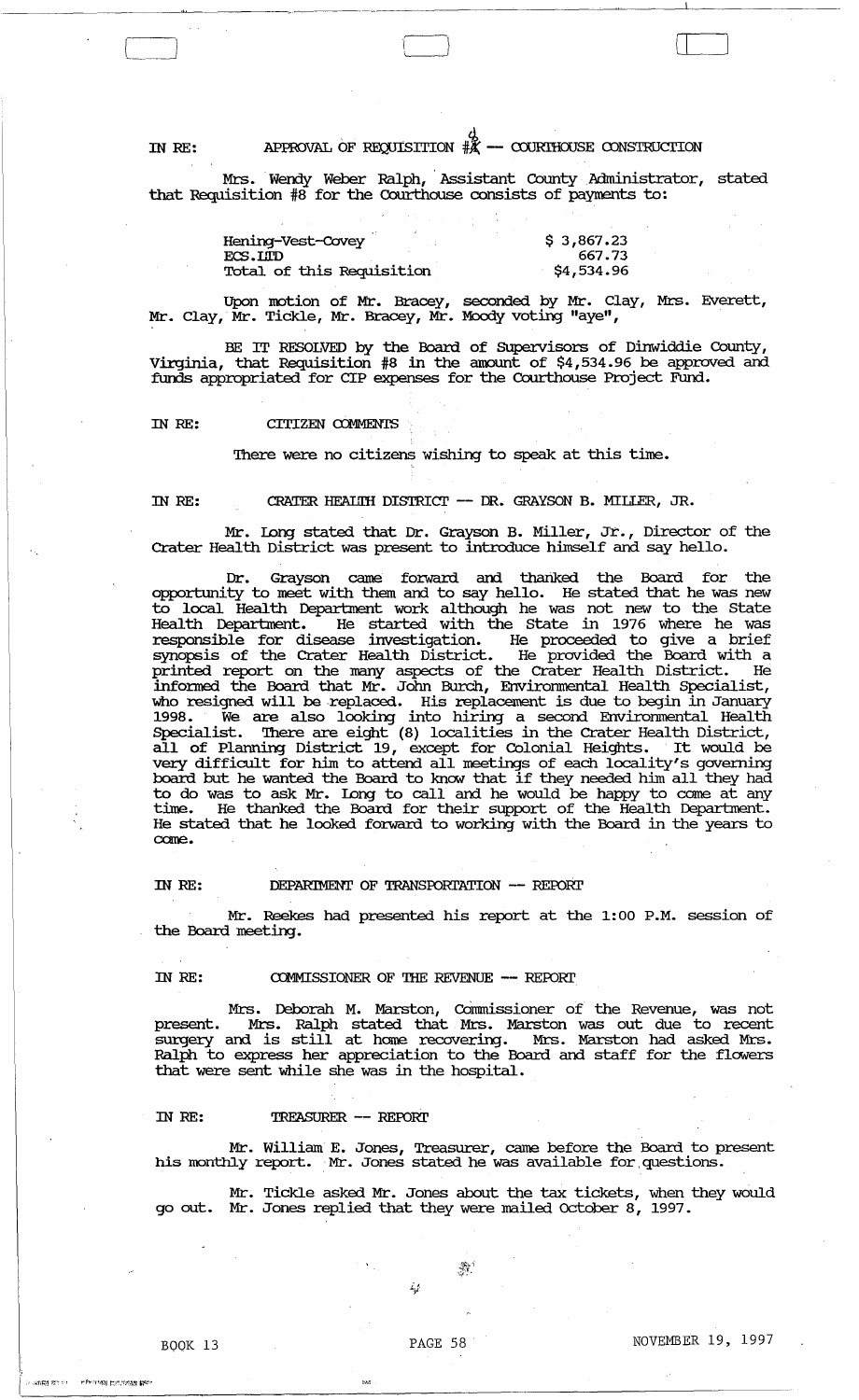# IN RE: COMMONWEALIH ATTORNEY -- REPORT

Mr. T. O. Rainey, III, Commonwealth Attorney, was not present.

#### m RE: SHERIFF - REroRr

Mr. Samuel H. Shands, Sheriff, was not present at this time. Mrs. Ralph stated that he would be present for the Executive Session.

#### IN RE: BUILDING INSPECTOR -- REPORT

Mr. IMayne Abernathy, Building Inspector, came before the Board to present the monthly report and stated he was available for questions.

Mr. Bracey asked Mr. Abernathy about a code that governs the dismantling of harnes or buildings. Mr. Abernathy stated that there was a demolition permit that they issue. This just shows that the building was dismantled and is removed from the tax records. Mr. Bracey stated that is if the owner wished the building removed from the property. Mr. Abernathy stated correct. Mr. Bracey asked if we issue a surmnons or a ticket to say that this dwelling has to come down in X number of days. Mr. Abernathy stated not unless they have to condemn a dwelling. In that case, legal proceedings would be enacted to demolish the dwelling.

#### IN RE: SHERIFF'S DEPARIMENT  $-$  ADULT CONTINUING EDUCATION FUNDING **REQUEST**

Mr. long stated that the Sheriff was not present but there was one action item that was addressed to the Board in their packets. Mr. Shands had written to the Board asking for Dinwiddie County to provide a local maintenance of effort in the amount of \$1,374.00 in order to access the funds that were approved for transfer from the Hopewell city Jail to the Dinwiddie County Jail by the Virginia state Deparbnent of Education. The funds , which are grant funds, in the amount of  $$13,741.00$ are to be used for an Adult Education Program for inmates at the Dinwiddie County Jail. Mr. Shands had indicated that the match funds are already available in the Jail Phone Commission Fund.

Upon motion of Mrs. Everett, seconded by Mr. Clay, Mrs. Everett, Mr. Clay, Mr. Tickle, Mr. Bracey, Mr. Moody voting "aye",

BE IT RESOLVED by the Board of SUpervisors of Dinwiddie County, Virginia, that authorization is granted for transfer of \$1,374.00 from the Jail Phone cammission to be used for the local maintenance of effort for the Adult Education Program for the Dinwiddie County Jail.

# IN RE: ANIMAL WARDEN -- REPORT

Mr. Steve Beville, Animal Warden, came before the Board stating that they had his monthly report and he was available for questioning. '!here being no questions Mr. Moody asked Mr. Tickle to present the sutherland Manor leash law request.

Mr. Tickle stated that he had received calls from citizens in Sutherland Manor about their concern regarding animals coming into their yards, or their space. They were concerned about larger animals coming in and attacking their dogs, their children, or their grandchildren. He and accacking their dogs, their cinnuren, or their grandchildren. He<br>asked, if he remembered correctly, that if fifty (50) plus one (1) houses agree to adopt a leash law then the Board would go forth on that. He stated that he was doing this in order to assist this individual in obtaining infonnation on this issue. Mr. Tickle stated that he was going to do a survey within the next week or ten (10) days and he hoped that the Board would honor that connnibnent to them if they get the fifty (50) plus Board Would Nonor that commitment to them if they get the fifty (50) plus<br>one (1). These people are very adamant about it and have very strong feelings. He was asking the Board for their support should they come forth.

لأنوء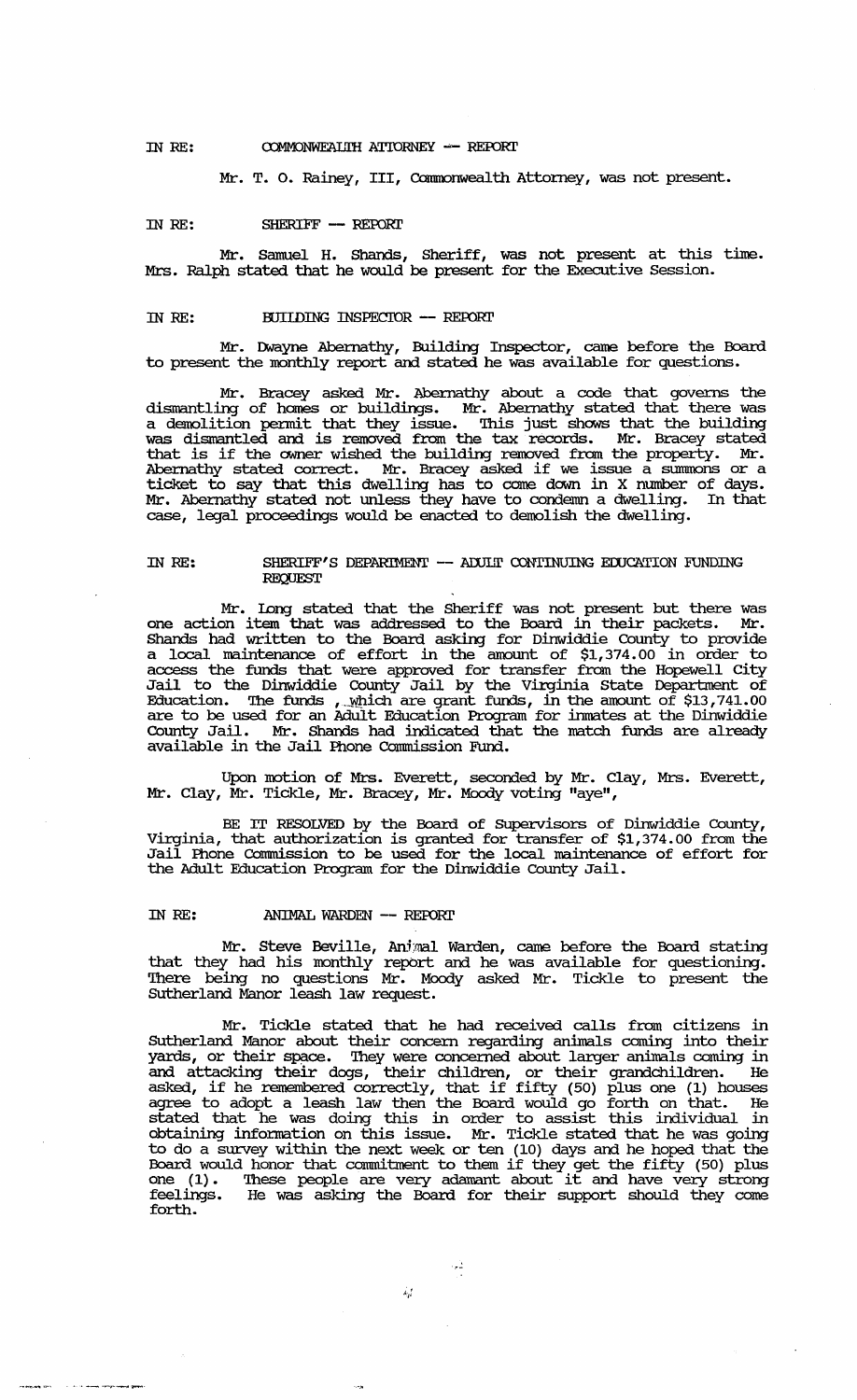Mrs. Ralph stated that there would have to be a Public Hearing. Mr. Long stated that the Code read that you must have fifty (50) plus one (1) and then the Board would hold a Public Hearing and unless they could provide good reason why not then they would adopt it after the Public Hearing.

 $r^{1/2}$  reads to  $r^{1/2}$  ,  $r^{1/2}$  ,  $r^{1/2}$  ,  $r^{1/2}$  ,  $r^{1/2}$  ,  $r^{1/2}$  ,  $r^{1/2}$  ,  $r^{1/2}$  ,  $r^{1/2}$  ,  $r^{1/2}$  ,  $r^{1/2}$  ,  $r^{1/2}$  ,  $r^{1/2}$  ,  $r^{1/2}$  ,  $r^{1/2}$  ,  $r^{1/2}$  ,  $r^{1/2}$  ,  $r^{1/2}$  ,  $r^{1/$ 

Mr. Tickle stated' that he wanted to hear camments fram Mr. Beville about that conununity and what his history was in that Beville about that community and what his history was in that community. He was asking this because this resident stated that they were not getting very good service.

Mr. Beville stated he would like to go back and pull the records on that community. He stated that he felt that it had been at least six (6) months since he had a call from that subdivision. It has been going real smooth over there. There was one resident that brought suit against a lady, went through the court, and finally settled out of court. This matter stayed in court for about a year.

Mr. Bracey asked what he meant by animals running loose. Were these animals from within that subdivision?

Mr. Tickle stated that they were animals within the subdivision, same with tags and same do not. As everyone on the Board knows that is outside the leash ordinance area.

Mr. Beville stated that was one thing that he would like to add. The west side of Cox Road is in the confinement area, the east side, or your north or south of an 'east west highway, the side where the Wal Mart warehouse is located, that is not in the confinement area. If you mart warehouse is located, that is not in the commentent area. If you the Board to look at extending -- he understood that boundaries were needed -- but when you' have a house on one side of the street that has <sup>a</sup> leash law and the one on the other side of the street does not have a leash law - it is very hard to enforce the law like that. It is something that they need to consider.

Mr. Bracey stated that he felt what was really happening -- I guess that it is time for neighbors to say do unto each other -- it seems like it is neighbors dogs - it is not dogs fram Route 460 or Cox Road or from Wal Mart -- those animals are right in there and they have a neighbor problem. My dog runs in your yard so you run it home at night am vice versa. He stated that we should look into it but he felt that we should not set up a code or law tb govern everybody because of neighbors in a subdivision. It seemed to him that they could work out their dog problem.

Mr. Tickle stated that he did not know whose dogs they were, he only knew that these people were upset.

Mr. Beville stated that the most complaints that he had went on for about two (2) years and it involved a large black dog. The complaints kept on after the lady got rid of the dog. Even after she got rid of the dog the other party continued to harass about her letting the dog run loose when in fact the dog was gone. We have had very few problems in that subdivision since that dog left. He stated that he did not know if he had even had a call in that neighborhood since that dog left.

Mr. Tickle stated that he drove into that subdivision, got out of his car, walked about four or five houses and a dog started following him. He did this to see if there was a problem. There are dogs there who follow people around and he did know that for a fact.

Mr. Beville stated that he was sure that there were dogs there because it is not a confinement area at this time.

He stated that he was a supporter  $-$  he must admit that his dog ran free when he had dogs. .

Mr. Moody stated that we would just wait for them to present the survey and then schedule a Public Hearing.

0?

 $\left| \hat{r}_\mathrm{L}$  , and a set of  $\epsilon$  . The set of  $\epsilon$  is the set of  $\epsilon$  . The set of  $\epsilon$ 

;:,1

'r~~~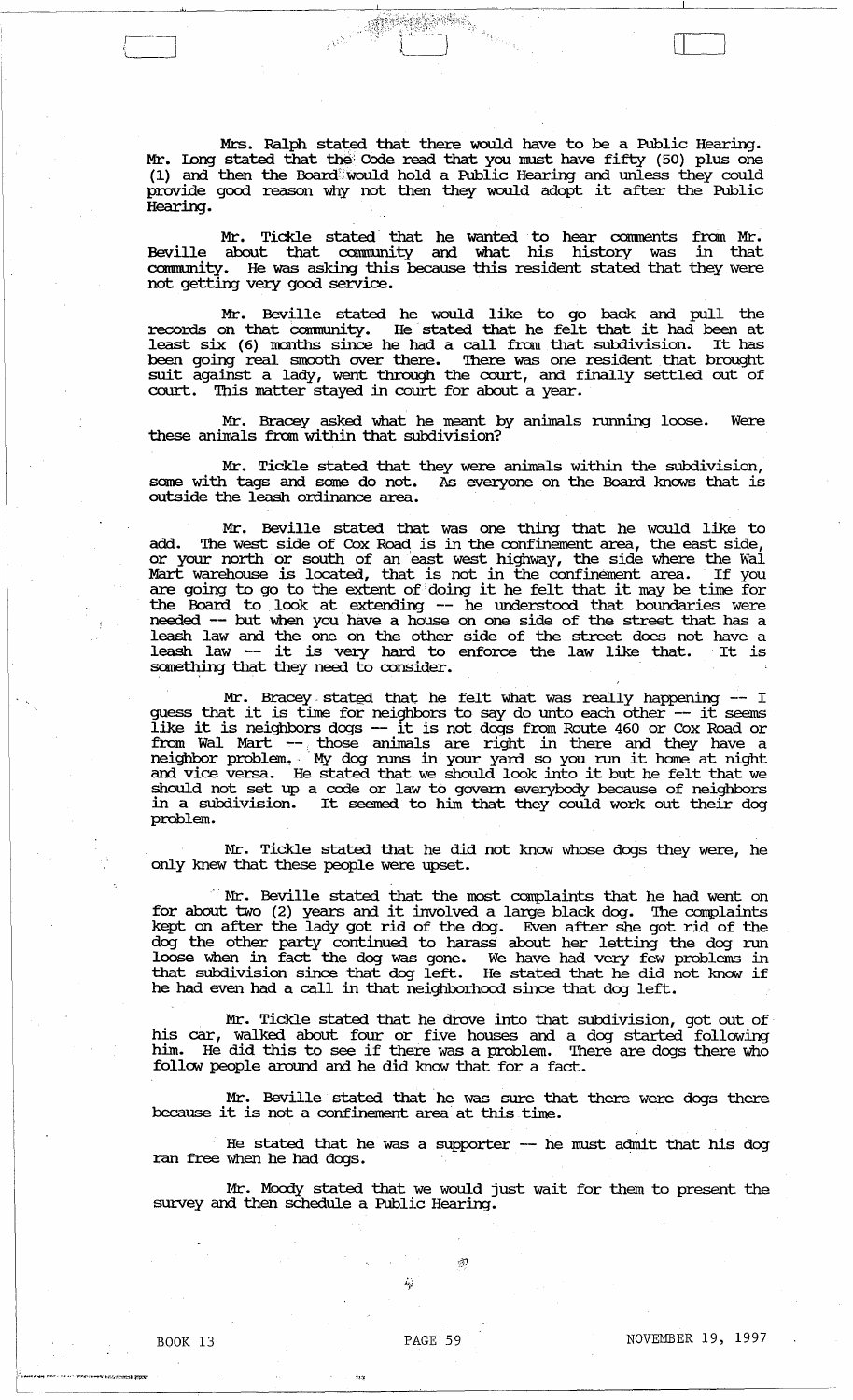Mr. Bracey stated we should be sure that they pay for the Public Hearing.

IN RE: DIRECTOR OF PLANNING - REHAB OVERSITE BOARD APPOINTMENTS

Mr. Guy Scheid, Director of Plarming, came before the Board to present his monthly report. He had two items in his report that needed action by the Board they being items 5 and 6.

Item 5 deals with the appointment of a Rehab Oversite Board in order to comply with the requirements of the Indoor Plumbing and Rehabilitation program guidelines. As were suggested at the last meeting the following are the names of persons nominated for this Board:

- 1. Jean Thommasson, Department of Social Services
- 2. IeeNora Everett, Member, Board of SUpervisors
- 3. Pauline Bormer, WPVA
- 4. Wendy Ralph, Assistant County Administrator
- 5. William Scheid, Director of Plarming
- 6. Mary Williams, Dinwiddie County Health Department,
	- Citizen representing the County.

Upon motion of Mr. Bracey, seconded by Mr. Tickle, Mrs. Everett, Mr. Clay, Mr. Tickle, Mr. Bracey, Mr. Moody voting "aye",

BE IT RESOLVED by the Board of SUpervisors of Dinwiddie County, Virginia, that the following citizens be appointed to the Rehab oversite Board:

- 1. Jean Thommasson, Department of Social Services<br>2. IeeNora Everett, Member, Board of Supervisors
- 2. IeeNora Everett, Member, Board of SUpervisors
- 3. Pauline Bonner, WPVA
- 4. Wendy Ralph, Assistant County Administrator
- 5. William Scheid, Director of Planning
- 6. Mary Williams, Dinwiddie County Health Department,
	- Citizen representing the County.

IN *RE:* 

 $\hat{\mathcal{A}}$  $\mathcal{L}_{\mathcal{A}}$ 

> DIRECIOR OF PIANNING  $--$  INDOOR PILMBING AND REHABILITATION PROGRAM -- BANK OF MCKENNEY APPOINTMENT AS BOOKKEEPER

Mr. Scheid continued by reading Item 6 which is as follows:

'!he County Administrator should be authorized to enter into a contract with the Bank of McKenney to act as bookkeeper for the IP/R program. This was previously discussed with the Board as a means whereby County personnel would not be needed to monitor the bookkeeping. The Bank of McKenney has agreed to accept the bookkeeping responsibility at no cost to the County.

Mr. Scheid continued by stating that they have already hired, under contract, an Administrator for the program and a Rehab Specialist who is the person who inspects. '!he Rehab oversite Board that was just appointed oversees the program and the last item will be the people who keep the books on the program. Glenice Townsend was charged with this responsibility before and the Board was very concerned that it would be very taxing on her time and we did not want to enter into having to hire vary coming on not climb did we did not want to did into inving to find addressing county personal to this to denomine when  $\frac{1}{2}$  are faint into accepted to take on this responsibility at no cost to the County and he recanunended that the Board authorize the County Administrator to enter into such a contract.

Upon motion of Mr. Bracey, seconded by Mrs. Everett, Mrs. Everett, Mr. Clay, Mr. Tickle, Mr. Bracey, Mr. Moody voting "aye",

BE IT RESOLVED by the Board of Supervisors of Dinwiddie County, Virginia, that the County Administrator is authorized to enter into a contract with the Bank of McKenney for bookkeeping services on the Indoor Plumbing and Rehabilitation program at no cost to Dinwiddie County.

 $\sum_{i=1}^{n}$ 

., .4',-

~--"'~OS"'''''R1ii:!L\_'' , ....... - • • ..",1"'.~.-.'.~~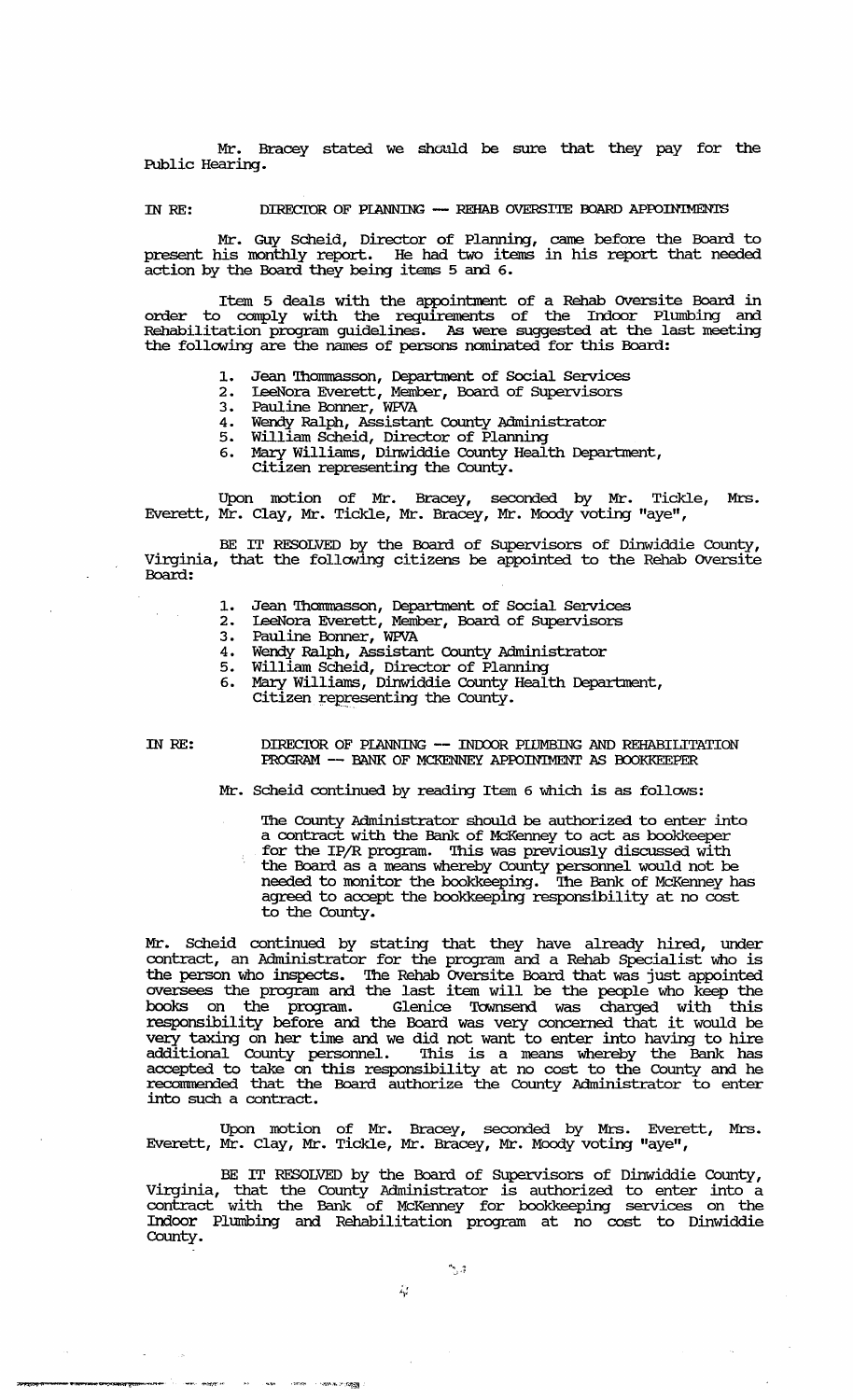# IN RE: DIRECTOR OF, PIANNING -- OTHER REPORT ITEMS

., ':,O:'.{'. en de la companya de la companya de la companya de la companya de la companya de la companya de la companya de<br>La companya de la companya de la companya de la companya de la companya de la companya de la companya de la co

Mr. Scheid stated that there was one item that did not show up on the report however it came to his attention that at the Retreat there was a committee recommended, to review growth strategies or ordinances in the County. Mr. Bracey and Mr. Tickle have agreed to serve. ' He continued that he had taken this matter to the Planning Commission, since it was told to him that they wanted to set it up similar to what was done with told to him that they wanted to set it up similar to what was done with the review of the subdivision ordinance, and finally its adoption with revisions. The Planning Commission chose, and finally its adoption with revisions. The Planning Commission chose, among themselves, Mr. Dan Lee and Mr. Dean McCray. '!hat gives you four (4) members. NCM if you will recall how we set up the other board for reviewing the ordinances, each of the members that were on this committee chose an' at large citizen member. You were to submit a primary and a secondary name. You would bring that name once the committee was established and the committee would then choose and make sure that there was no problems there. '!here would be a committee of eight. He understood that he would be given a time frame of ninety (90) days, therefore he wanted to get a meeting within the next week or so. He ask in the interim if you might think about from your area who you might like, a primary and a secondary name, so that at this organizational meeting we can choose the chair, vice-cbair, and will also make the appointments of the citizen representatives.

Mrs. Everett stated that she understood that each Board member was to contact a citizen and she had done that. She had contacted Jack Eubank and he was interested in serving.

Mr. Tickle stated that he felt that each Board member should appoint someone to this Board in order that each district would be represented. Mrs. Everett stated that she agreed with Mr. Tickle. Mr. Clay also agreed. It was decided that each Board member would appoint one representative from their district, along with the two (2) Board of SUpervisors members and two (2) Planning Cormnission members, making a total of nine (9) members.

Upon motion of Mr. Bracey, seconded by Mrs. Everett, Mrs. Everett, Mr. Clay, Mr. Tickle, Mr. Bracey, Mr. Moody voting "aye",

BE IT RESOLVED by the Board of SUpervisors of Dinwiddie County, Virginia that authorization is granted for Mr. Scheid to form a committee to study growth strategies in the County, which will consist of two (2) Board of Supervisors members, two (2) Planning Commission members and five (5) citizens at large - one from each district.

# IN RE: ZONING ADMINISTRATOR -- AMERICAN BATTLEFIELD PROTECTION PROGRAM 1998 GRANT PROGRAM

Mr. Scheid stated that Mr. March Altman, Zoning Administrator, was not present because he became a father on November 14, 1997 at 10:20 A.M. to a 6 pound 12 ounces daughter, Claudia Noelle Albnan. He reported to the Board that all are doing fine.

Mr. Scheid proceeded to pass out infonnation on the Battlefield sites located in Dinwiddie County. He infonned the Board that Mr. Albnan, and he had met with Mike Hill, of the Petersburg National Battlefield, and Peter Williams of the National Park Service - Philadelphia Office, to discuss the American Battlefield Protection 1998 Grant Program. Mr. Hill and Mr. Williams had several interesting ideas that were put forth. The Planning Department, with the blessing of the Board, would like to pursue multiple grants for the following projects:

- a. A "traveling trunk" a trunk that would be filled with different artifacts from the Civil War that would be taken to our schools by a representative of Petersburg National Battlefield to aid in history lessons.
- b. Signage to mark an "enter" and "exit" point for the core area of battlefields as you travel on the secondary roads.
- c. To develop a registry of landowners and stakeholders in historically significant lands in the county.

;~

..... --.. .. - •.•• - ... ,~ , .... ......., '·--:-."'!'1U p:".!: •

;;:

 $\frac{1}{2}$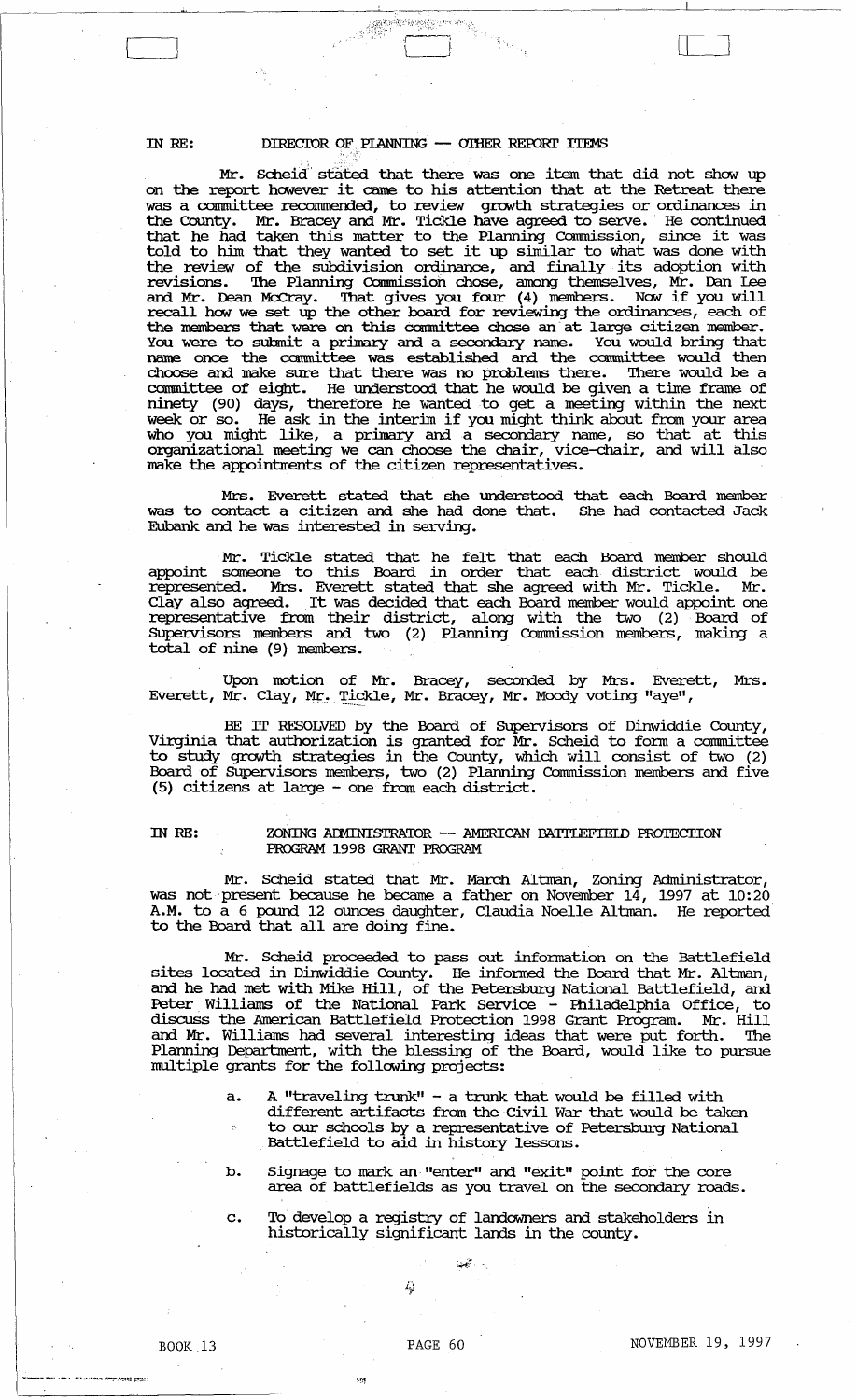d. To develop a trail system that connects all of the battlefield core areas together in a continuous loop.

Mr. Scheid continued that in order to begin addressing these projects, they need to submit the grant applications. 'lhese grants are at no cost to the County. The Planning Department is just requesting a letter of support from the Board to include with the grant application.

Upon motion of Mrs. Everett, seconded by Mr. Bracey, Mrs. Everett, 'Mr. Clay, Mr. Tickle, Mr. Bracey, Mr. Moody voting "aye",

BE IT RESOLVED by the Board of SUpervisors of Dinwiddie County, Virginia that authorization is granted to Mr. Iong, County Administrator to draft a letter to the park services in support of the grant applications and projects.

# IN RE: ZONING ADMINISTRATOR -- REPORT

Mrs. Everett stated that there was a meeting planned with the National Park Service November 20, 1997. Mr. Scheid stated that he would be in attendance.

Mr. Tickle stated that we may wish to look into placing a revolving billboard sign on Interstate 85 at the Fort Gregg Site giving a histo:ry lesson to those passing through Dinwiddie COunty.

Mr. Scheid stated that there was also infonnation in the Board packets regarding the GIS (Geographic Infonnation system). He wished to wait until Mr. Altman is back because he is better versed on this subject and he would prefer him to explain it to the Board.

# IN *RE:* DEPARIMENT OF SOCIAL SERVICES -- REroRI'

Mr. Long stated that Mrs. Peggy McElveen, Director, had informed. the Board in writing that she would not be able to attend because she would be attending a public hearing in the Senate Building in Richmond. If any Board members have questions please forward them to her and she will answer.

#### IN RE: SUPERINTENDENT OF SCHOOLS -- REPORT

Mr. Watson, Assistant SUperintendent of Schools, came before the Board to present the monthly report. He stated that Mrs. Seward sent apologies but is in Williamsburg attending a meeting and unable to attend.

Mr. Watson stated that we are up twelve (12) more students from September and up ninety five (95) students from October 1996.

Mr. watson also reported that sunnyside School has been chosen as one (1) of twenty seven (27) elementary schools nationwide to participate in a study and determine what is the best reading instruction for early childhood. It is felt that this is a great honor for Sunnyside as well as Dinwiddie COunty.

He further reported that sunnyside has been nominated to be a Presidential Showcase School. We have been told that if they are selected the President may come to Dinwiddie COunty to visit this school. More will be reported on this as plans develop.

# IN *RE:* RECREATION DIRECIOR -- REroRI'

Mr. IDng reported that Nr. Rinaldi's last day with Dinwiddie County was Friday, November 14, 1997. We did close receiving applications for the Director's position on Friday and have those to discuss with you briefly during Executive Session .

Ą

 $e^{-2i\pi i}$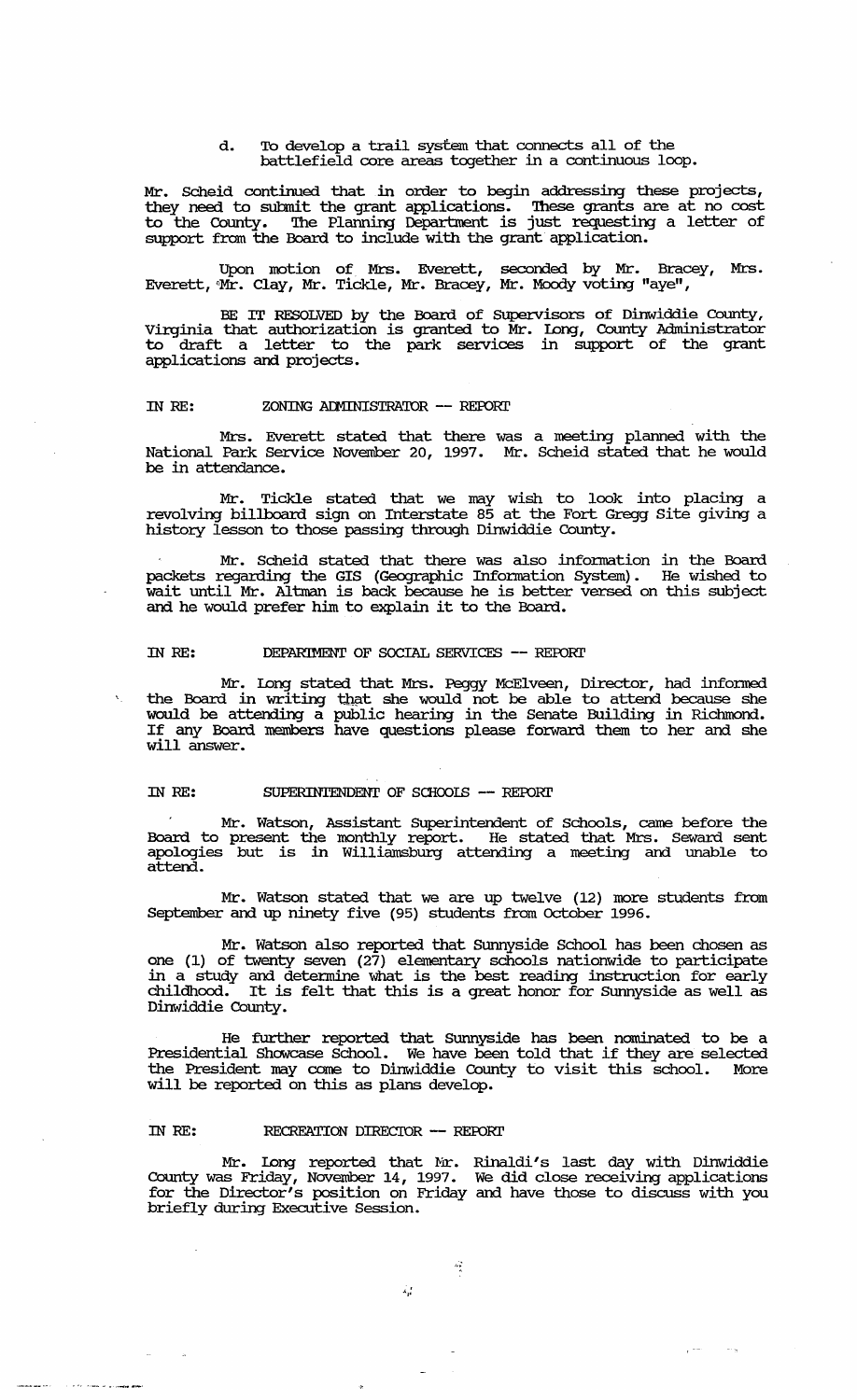# IN RE: DIRECTOR OF WASTE MANAGEMENT -- REPORT

April.<br>Agust

Mr. Denny King, Director of Waste Management, came before the Board to present his monthly report for October - November. He stated that they had begun the process of vacuuming out the tanks today.

C<sup>+</sup> The C<sup>+</sup> J<sup>2</sup> <sup>S</sup><sup>2</sup> <sup>The</sup> C<sup>+</sup> J<sup>2</sup> <sup>The</sup> C+ <sub>J</sub><sup>2</sup> <sup>The</sup> C+ <sub>J</sub><sup>2</sup> <sup>The</sup> C+ <sub>J</sub><sup>2</sup> <sup>T</sup>

#### IN RE: DIRECTOR OF WASTE MANAGEMENT -- TRUCK REQUEST

Mr. King then proceeded to review same accompanying documents with descriptions and prices of trucks that he was interested in getting to use as the new clean up crew truck. This vehicle is included in the budget for this year. currently they are using a one (1) ton 1990 Ford Truck. He is entertaining the idea of a heavier truck, maybe a small cab-over like Weathers or Dakhill is currently using. He would like to add a two (2) foot toolbox behind the cab for rakes, shovels, chain saw, sledgehannner, etc. and a twelve (12) to fourteen (14) foot dump body with shedgehammer, etc. and a twerve (12) to fourteen (14) foot dump body with prices and make a decision as to the size and type of truck.

Upon motion of Mr. Bracey, seconded by Mr. Clay, Mrs. Everett, Mr. Clay, Mr. Tickle, Mr. Bracey, Mr. Moody voting "aye",

BE IT RESOLVED by the Board of Supervisors of Dinwiddie County, Virginia that competitive sealed bidding is not practicable because of the need to procure specialized equipment, a request for proposals to procure the clean up crew truck and related equipment is authorized.

# IN RE: DEPUIY EMERGENCY SERVICES COORDINATOR -- REPORT

Mrs. Dawn Titmus, Deputy Emergency Services Coordinator, came before the Board and presented her monthly report. She stated that they are still up dating the database to obtain information that she feels is pertinent to their record keeping. She praised Mr. Jay Rupkey and Mr. Darron Arran for their work in making the database a very useful tool for their department.

Mr. Tickle requested some additional information to be included on reports. Mrs. Titlnus stated that she will have those figures at the next meeting.

#### IN RE: COUNTY ATTORNEY -- REPORT

Mr. Paul Jacobson, County Attorney, stated he had nothing to report but was available for questions. There were none at this point.

# IN RE: CONSTRUCTION INSPECTOR -- REPORT

Mr. Donald Faison, Construction Inspector, came before the Board and presented his report for the month. He stated that he had some good news to share with the Board. He had reported at the last meeting working with the architect, engineer, contractor, and subcontractor that there would be approximately a \$10,000.00 credit coming on the Courthouse and he was happy to report that figure is \$11,007.00. This came about by the elimination of one (1) opening in the floor which eliminated some duct work.

# IN RE: CONSTRUCTION INSPECIOR -- ADMINISTRATION PARKING LOT BIDS

Mr. Faison continued with the bids for the parking lot, which is' item three (3) of his report. He had obtained the following three bids:

:.:~~\ ...

| 1. | Double J. Paving, Inc.      |             |
|----|-----------------------------|-------------|
|    | Repair Work                 | \$16,830.00 |
|    | Overlay and Markings        | 20,609.00   |
|    | Fire Department Repair Work | 2,444,00    |

2. B. P. Short and Sons Paving Co., Inc.

 $\dot{z}_i$  ;

 $:$   $:$ 

,'; ~":",,':::':~ ;,::~'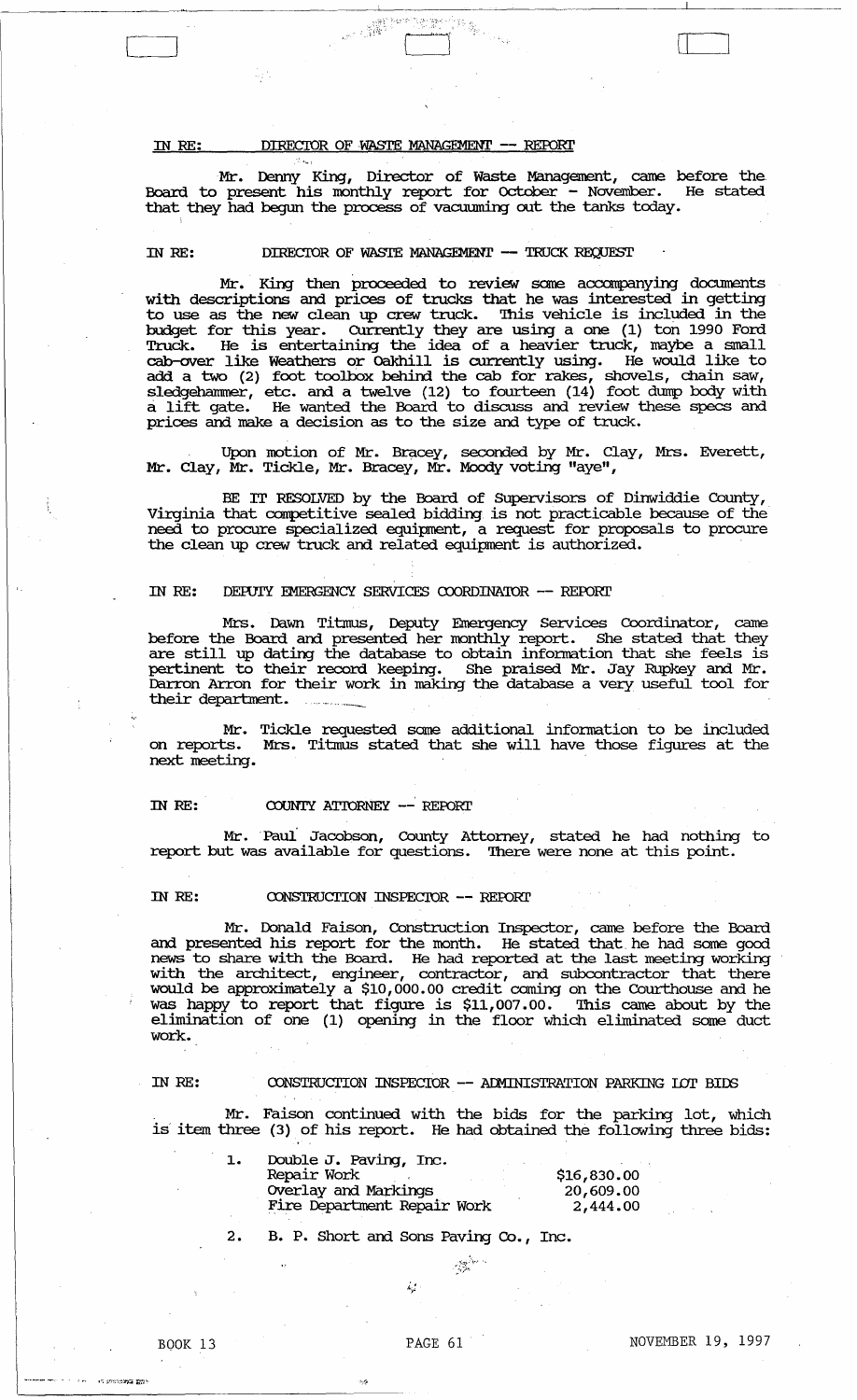| Repair Work                           | \$23.550.00 |
|---------------------------------------|-------------|
| Overlay and Markings                  | 23,458.00   |
| Fire Department Repair Work           | 2,495.00    |
| Richard L. Crowder Construction, Inc. |             |

| 3. | Richard L. Crowder Construction, Inc. |             |
|----|---------------------------------------|-------------|
|    | Repair Work                           | \$25,605.00 |
|    | Overlay and Markings                  | 22,046.00   |
|    | Fire Department Repair Work           | 2,635.00    |
|    |                                       |             |

Mr. Faison recommended we accept the low bid from Double J. Paving, Inc. He further reported that this work would provide approximately thirty (30) more parking spaces in the administration parking area. '!his work will be handled in three (3) separate contracts.

Upon motion of Mr. Bracey, seconded by Mrs. Everett, Mrs. Everett, Mr. Clay, Mr. Tickle, Mr. Bracey, Mr. Moody voting "aye",

BE IT RESOLVED by the Board of supervisors of Dinwiddie County, Virginia that authorization is granted to enter into a three  $(3)$  separate contracts with Double J. Paving, Inc. to repave the parking lot of the Administration Building. '!he first contract is to prepare the parking lot in the amount of \$16,830.00. '!he second contract is for OVerlay and Markings in the amount of \$20,609.00; and the thrid contract is to repair the apron area of the Dinwiddie County Volunteer Fire Department at a price of \$2,444.00 with funds to be appropriated from the 1996 Undesignated Fund Balance.

# IN RE: COUNTY ADMINISTRATOR COMMENTS -- TENTATIVE BUDGET CALENDAR

Mr. Long stated that in the Board packets was included a tentative budget calendar for the 1998-1999 budget year. Mr. long requested approval of this calendar.

Upon motion of Mr. Bracey, seconded by Mr. Clay, Mrs. Everett, Mr. Clay, Mr. Tickle, Mr. Bracey, Mr. Moody voting "aye",

BE IT RESOLVED by the Board of Supervisors of Dinwiddie County, Virginia that the following tentative 1998-1999 Budget Calendar is hereby approved:'

| November 19       | Discussion with Board of Supervisors on FY99<br>Budget Goals         |
|-------------------|----------------------------------------------------------------------|
| November 21       | Budget materials distributed to Agencies<br>and Departments          |
| December 22       | Agencies/Departments submit Budget requests                          |
| Week of January 5 | 1998 value estimates submitted by the<br>Commissioner of the Revenue |
| Week of Jan 26    | Proposed Budget submitted to the Board of<br>Supervisors             |
| Month of February | Board of Supervisors Budget Work Session                             |
| March 4           | Budget Public Hearing                                                |

IN *RE:*  COUNTY ADMINISTRATOR COMMENTS -- LIBRARY FOUNDATION

Mrs. Ralph stated that they had received a letter from the Dinwiddie Library Foundation stating that they were in agreement with the draft Memorandum of Understanding that was sent to them regarding the Clerk's Office Renovation. 'Ibis memorandum states what they are expected to do and what we are expected to do in relationship to the renovation of the Clerk's Office.

Upon motion of Mrs. Everett, seconded by Mr. Bracey, Mrs. Everett, Mr. Clay, Mr. Tickle, Mr. Bracey, Mr. Moody voting "aye",

 $\ddot{\mathbf{a}}$ 

 $\lambda_{\rm p}$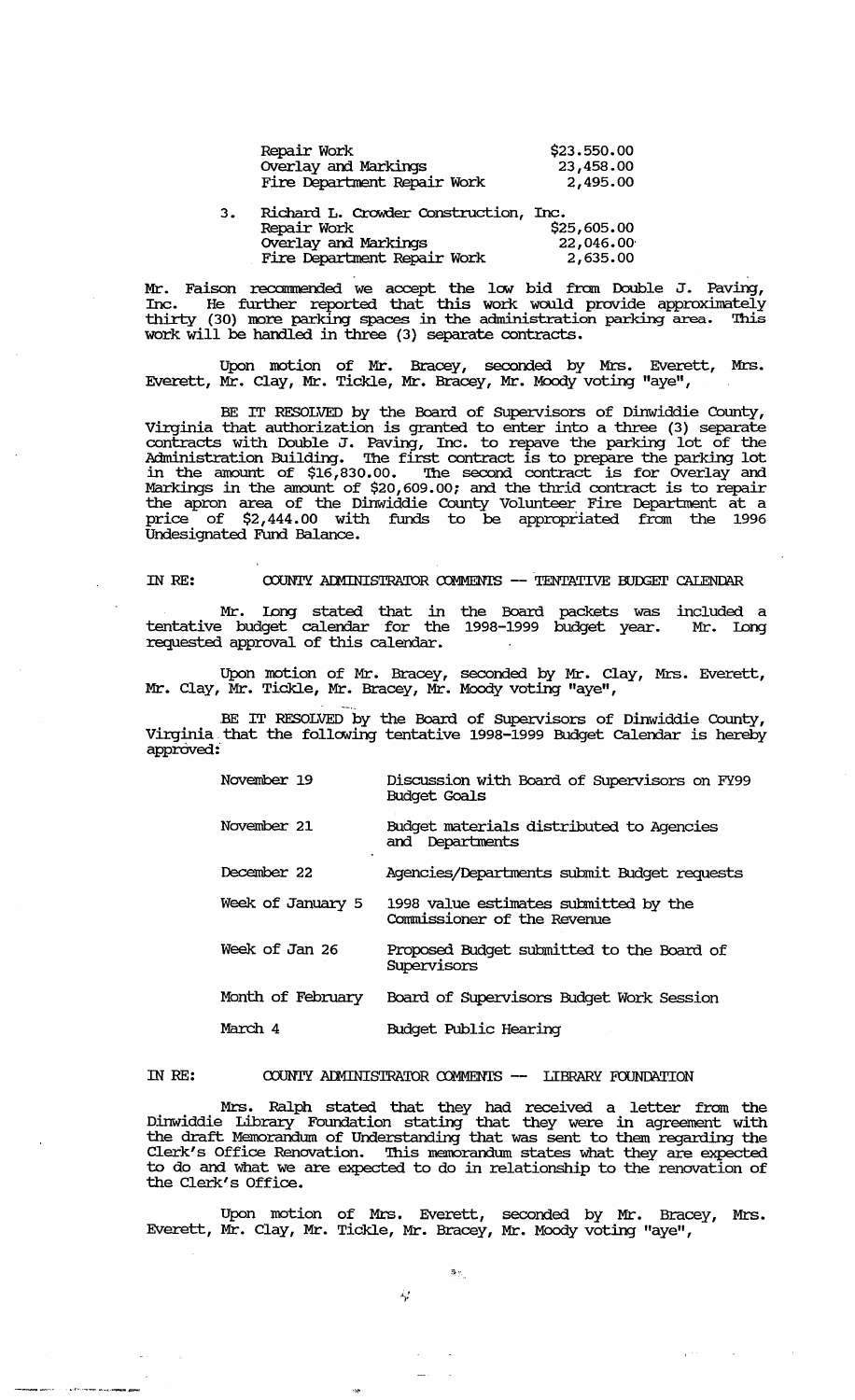BE IT RESOLVED by the Board of Supervisors of Dinwiddie County, Virginia, that the County Administrator is authorized to execute the Memorandum of Understanding between Dinwiddie County and the Dinwiddie Library Foundation regarding the Clerk's Office Renovation.

".'." C<sup>21</sup> (2002) (2003) (2003) (2003) (2004) (2004) (2004) (2004) (2004) (2004) (2004) (2004) (2004) (2004) (2004) (2004) (2004) (2004) (2004) (2004) (2004) (2004) (2004) (2004) (2004) (2004) (2004) (2004) (2004) (2004) (2004)

Mrs. Ralph stated that she assumed that this would authorize them to move forward with their process for selection of an architect and contractor. ,The Board agreed.

IN RE: COUNTY ADMINISTRATOR COMMENTS -- FURCHASE OF NEW CHAIRS FOR THE BOARD ROOM

Mrs. Ralph continued that the staff had been trying to secure new chairs for the Board Room. After review of fabrics, the Board decided that an order should be placed for eight (8) Fairfield #1038 Executive SWivel Chairs with Grade E fabric in the color of Toast. The cost of each chair will be \$530.00. Mrs. Ralph stated that she needed Board authorization to move forward with this order.

Upon motion of Mr. Bracey, seconded by Mr. Clay, Mrs. Everett, Mr. Clay, Mr. Tickle, Mr. Bracey, Mr. Moody voting "aye",

BE IT RESOLVED by the Board of Supervisors of Dinwiddie County, Virginia, that authorization is granted to move forward with the ordering of eight (8) chairs for the Board Meeting Room as described.

Mr. Bracey stated that he felt that the cost of these chairs should be divided among all budgets that use this room.

IN RE: **BOARD MEMBER COMMENTS** 

\~.

Mr. Clay - No comments

Mr. Bracey -- No comments

Mr. Tickle -- Mr. Tickle asked Mr. Shands, who was now present, ·if he is going forth on the legislation, working with the County, on no, It he is going forth on the legislation, working with the County,<br>parking.

Mr. Long stated that Mrs. Ralph had discussed this with Captain Booth, he did not know if it had been discussed with the Sheriff; but we had intended to include it in our package to our legislators.

Mr. Tickle asked "for the Board's support in actually having Mr. Tickie asked for the Board's support in actually having<br>continuing updates through the January session. If we do not push this it will not happen.

Upon motion of Mr. Bracey, seconded by Mr. Tickle, Mrs. Everett, Mr. Clay, Mr. Tickle, Mr. Bracey, Mr. Moody voting "aye",

BE IT RESOLVED by the Board of SUpervisors of Dinwiddie County, Virginia that a resolution in support of the combined legislative packet, that was finalized at the Board's Retreat, be included when we send the packet to our Legislators.

Mr. Tickle continued by asking Mr. Shands how things were going with the charge backs to inmates.

Mr. Shands came forward and presented his monthly report. He further stated that he felt that a plan to charge back costs to inmates should be in place by the end of the month.

Mrs. Everett -- Mrs. Everett reported that the Dinwiddie Library Foundation has put the 1997 Christmas Omament, which is of Pamplin Park, on sale at a cost of \$10.00 each. She requested that we support this because it is a fund raiser for the Library.

 $\sim$  ,  $\sim$ 

Mr. Moody -- No comments.

 $i_{\mu}$  !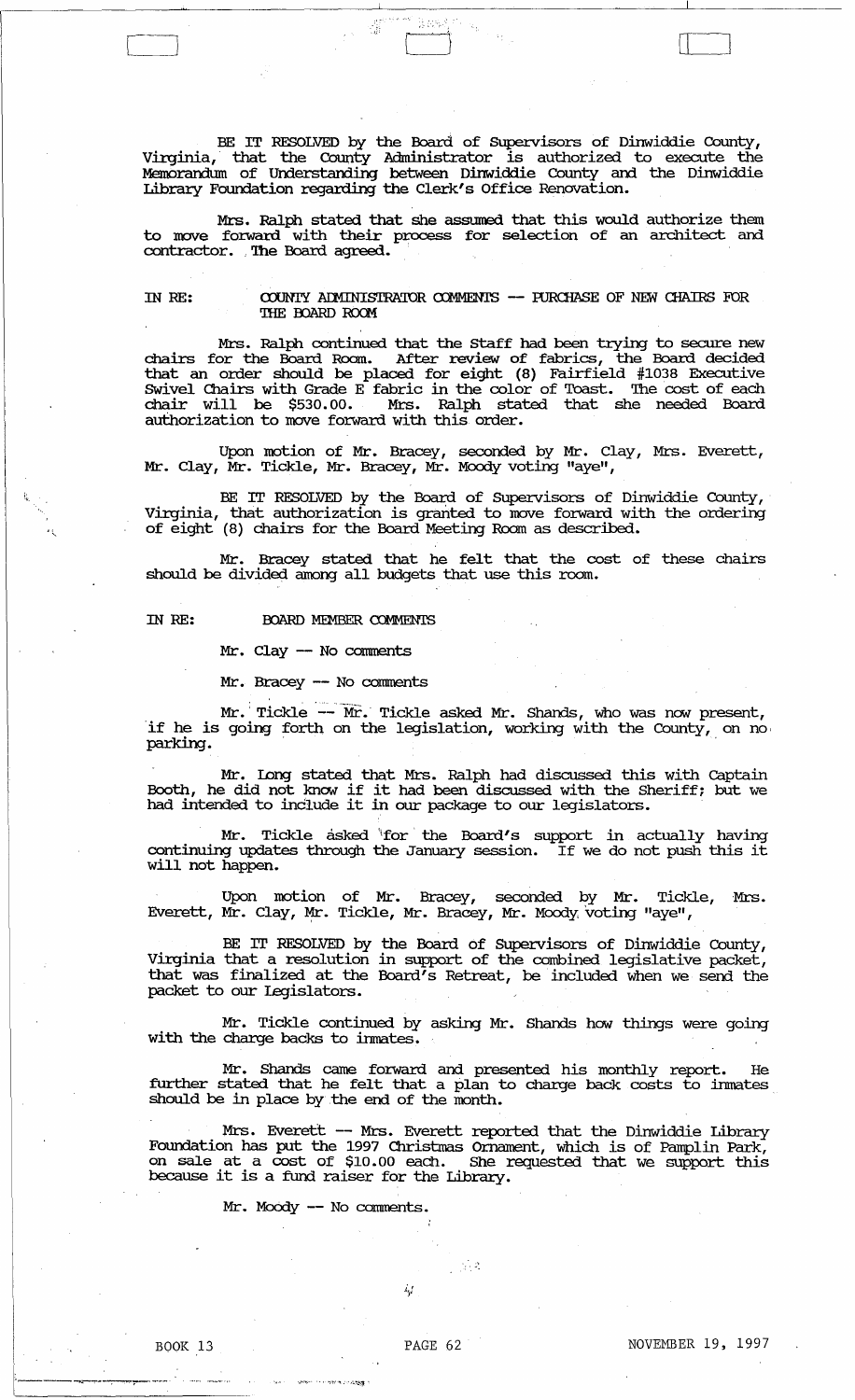# IN RE: EXECUTIVE SESSION

Upon motion of Mr. Bracey, seconded by Mr. Clay, Mrs. Everett, Mr. clay, Mr. Tickle, Mr. Bracey, Mr. Moody voting "aye", pursuant to the Virginia Freedom of Information Act, Section  $2.1 - 344$  (A)  $1 -$ Discussion of employment, salaries, disciplining of public officers, appointees, or employees of any public body (Sheriff; Recreation; Administration); and Section 2.1 - 344 (A)  $7$  - consultation with legal counsel (Courthouse Contract). The meeting moved into Executive Session at 3:43 P.M. moving to the Conference Room in the Pamplin Administration Building. A vote having been made and approved the meeting reconvened into Open Session at 6: 17 P.M.

Mr. Clay left the Executive Session at approximately 6:10 P.M. due to illness.

#### IN RE: CERTIFICATION

Upon motion of Mr. Bracey, seconded by Mr. Tickle, Mrs. Everett, Mr. Tickle, Mr. Bracey, Mr. Moody voting "aye", the following resolution was adopted:

WHEREAS, the Board of Supervisors of Dinwiddie County convened an executive meeting on this date pursuant to an affirmative recorded vote and in accordance with the provisions of the Virginia Freedom of Information Act; and

WHEREAS, Section 2.1-344.1 of the Code of Virginia requires a certification by the Board of SUpervisors of Dinwiddie County, that such Executive meeting was conducted in conformity with the Virginia law;

NOW THEREFORE BE IT RESOLVED that the Board of SUpervisors of Dinwiddie County, Virginia, hereby, certifies that, to the best of each member's knowledge, (1) only public business matters lawfully exempted from open meeting requirements by Virginia law were discussed in the Executive meeting to which this certification resolution applies; and (2) only such public business matters as were identified in the motion convening the executive meeting were heard, discussed or considered by the Board of Supervisors of Dinwiddie County, Virginia.

### IN RE: AUTHORIZATION TO HIRE OR CONTRACT -- ASSISTANCE FOR mIIDING/ PIANNING DEPARIMENT

Mrs. Ralph stated that a motion was needed, which would be to hire or contract for assistance for the Building/Planning Department.

Upon motion of Mr. Bracey, seconded by Mrs. Everett, Mrs. Everett, Mr. Tickle, Mr. Bracey, Mr. Moody voting "aye",

BE IT RESOLVED by the Board of SUpervisors of Dinwiddie County, Virginia that authorization is granted for the County Administrator to hire or contract assistance, as needed, for the Building/Planning Department for future construction projects in Dinwiddie County.

# IN RE: AUTHORIZATION TO HIRE -- SHERIFF'S DEPARIMENT

Upon motion of Mr. Bracey, seconded by Mr. Tickle, Mrs. Everett, Mr. Tickle, Mr. Bracey, Mr. Moody voting "aye",

BE IT RESOLVED by the Board of Supervisors of Dinwiddie County, Virginia that authorization is granted for the Dinwiddie County Sheriff to hire two (2) courtroom security officers positions effective January 1, 1998, with a third (3rd) position to be considered by the Board after the courthouse is in operation.

ا چڻي

 $e^{2\pi i \omega t}$ 

#### IN RE: COURTHOUSE CONTRACT -- EXTENSION OF TIME

 $\sim 10^{-10}$  and

--------"!-.~."

 $\lambda_{\rm eff}^{-1}$ 

منابذ بالم